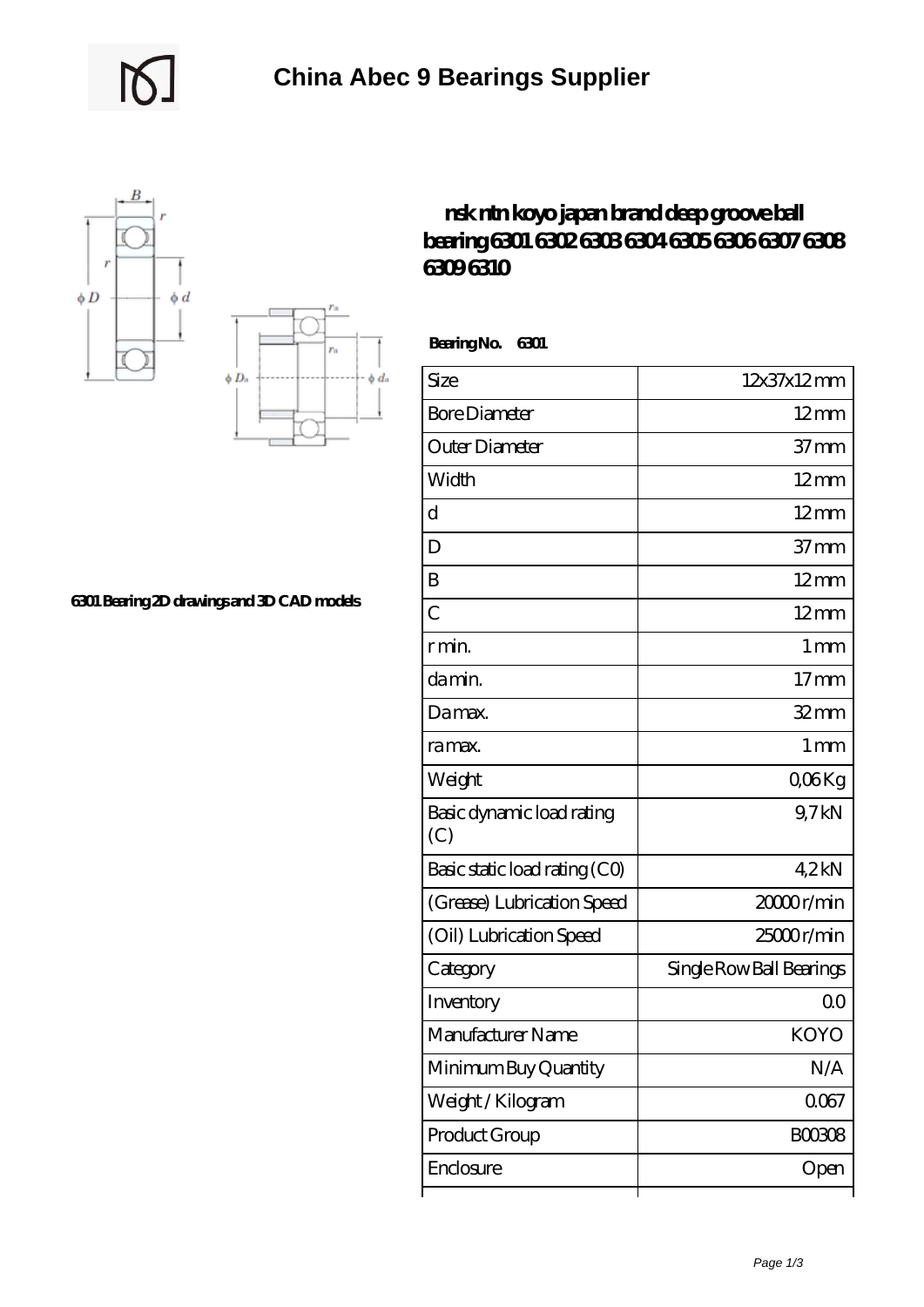$\mathbb{Q}$ 

| Precision Class                    | ABEC 1   ISO PO                                                                                                                                                                                                            |
|------------------------------------|----------------------------------------------------------------------------------------------------------------------------------------------------------------------------------------------------------------------------|
| Maximum Capacity / Filling<br>Slot | No                                                                                                                                                                                                                         |
| Rolling Element                    | <b>Ball Bearing</b>                                                                                                                                                                                                        |
| Snap Ring                          | No                                                                                                                                                                                                                         |
| <b>Internal Special Features</b>   | No                                                                                                                                                                                                                         |
| Cage Material                      | Steel                                                                                                                                                                                                                      |
| Internal Clearance                 | CO-Medium                                                                                                                                                                                                                  |
| Inch - Metric                      | Metric                                                                                                                                                                                                                     |
| Long Description                   | 12MM Bore; 37MM<br>Outside Diameter; 12MM<br>Outer Race Width; Open;<br>Ball Bearing, ABEC 1   ISO<br>PQ No Filling Slot; No Snap<br>Ring, No Internal Special<br>Features; CO-Medium<br>Internal Clearance; Steel<br>Cage |
| Other Features                     | Deep Groove                                                                                                                                                                                                                |
| Category                           | Single Row Ball Bearing                                                                                                                                                                                                    |
| <b>UNSPSC</b>                      | 31171504                                                                                                                                                                                                                   |
| Harmonized Tariff Code             | 8482105068                                                                                                                                                                                                                 |
| Noun                               | Bearing                                                                                                                                                                                                                    |
| Keyword String                     | Ball                                                                                                                                                                                                                       |
| Manufacturer URL                   | http://www.koyousa.com                                                                                                                                                                                                     |
| Weight/LBS                         | 0.13228                                                                                                                                                                                                                    |
| Outside Diameter                   | 1.457 Inch   37 Millimeter                                                                                                                                                                                                 |
| Outer Race Width                   | Q472Inch   12Millimeter                                                                                                                                                                                                    |
| Inner Race Width                   | OInch   OMillimeter                                                                                                                                                                                                        |
| Bore                               | Q472Inch   12Millimeter                                                                                                                                                                                                    |
| Bearing No.                        | 6301                                                                                                                                                                                                                       |
| r(min)                             | 1                                                                                                                                                                                                                          |
| Cr                                 | 121                                                                                                                                                                                                                        |
| CQr                                | 420                                                                                                                                                                                                                        |
| Cu                                 | 0420                                                                                                                                                                                                                       |
|                                    |                                                                                                                                                                                                                            |